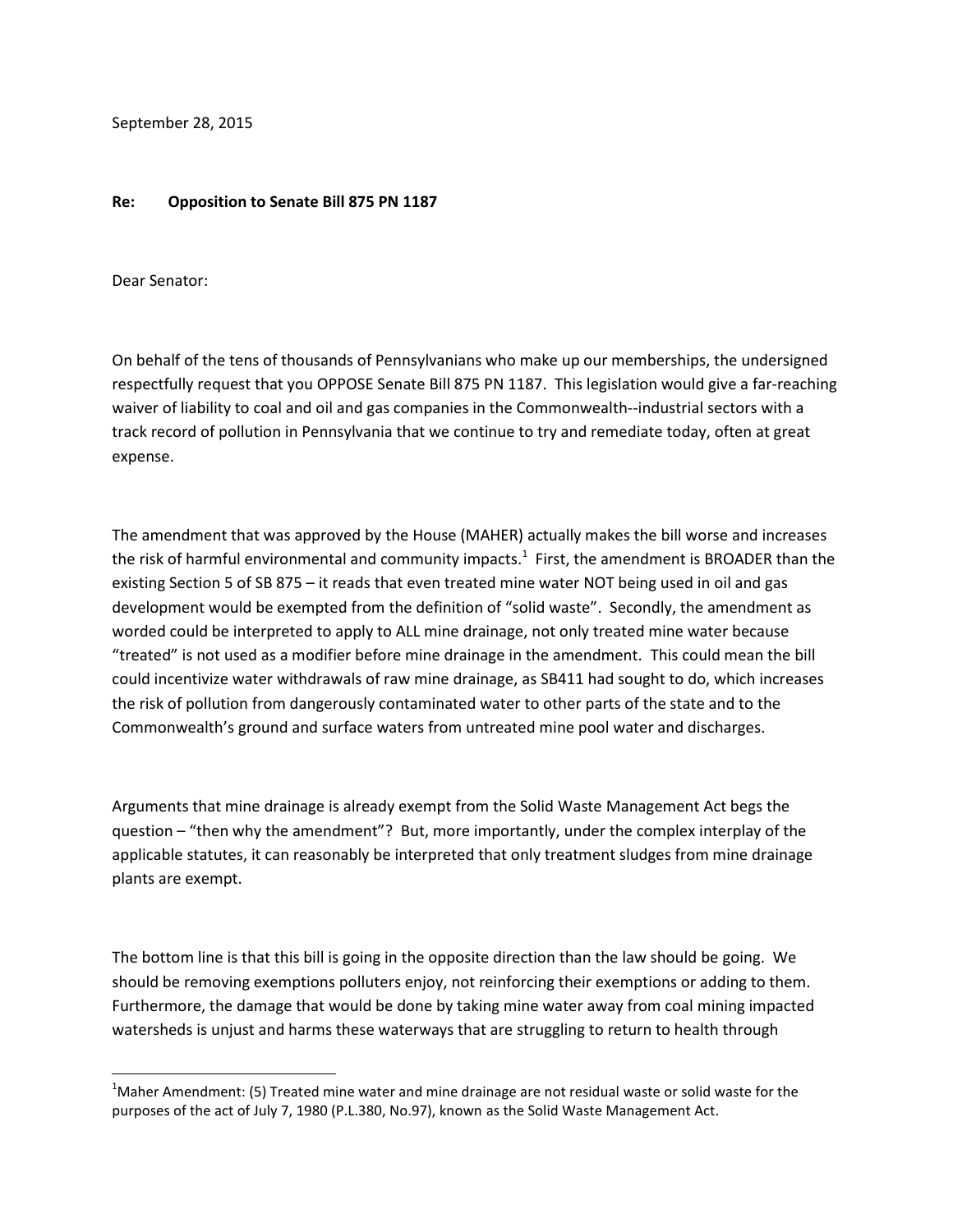remediation programs. These streams must retain healthy and abundant stream flows; they can't afford to give up any cleaned water. It also would spread harm to shalefield communities who will be forced in harm's way if this mine water is brought to where they live and work.

To approve a blanket waiver of liability could potentially shield future bad behavior, violations and pollution—activities for which Pennsylvania's taxpayers may be left picking up the pieces— and therefore should not be allowed.

For these reasons, we ask you to oppose SB 875 PN 1187 when it comes before the Senate, which could be soon since you reconvene on September 28, 2015.

SB 875 before the House amendment is riddled with problems and contains unjust and dangerous provisions that must be addressed to protect the public and the environment; with the Amendment the bill is made worse. We ask you to safeguard the public's health and our natural resources—now and for future generations—by voting "No" on final passage of Senate Bill 875 PN 1187.

Thank you,

**Allegheny Defense Project, Ryan Talbott, Executive Director**

**Berks Gas Truth, Karen Feridun, Founder**

**Citizens for Water, Joe Levine, Director**

**Clean Water Action, Steve Hvozdovich, Pennsylvania Campaigns Director**

**Damascus Citizens for Sustainability, Barbara Arrindell, Director**

**Delaware Riverkeeper Network, Maya van Rossum, the Delaware Riverkeeper, and Tracy Carluccio, Deputy Director**

**Earthworks, Nadia Steinzor, Eastern Program Coordinator**

**Food and Water Watch, Sam Bernhardt, Senior Pennsylvania Organizer**

**GASLAND & Solutions Grassroots, Josh Fox, Director**

**Green Party of Pennsylvania, Jay Sweeney, Chair**

**League of Women Voters of PA, Susan Carty, President**